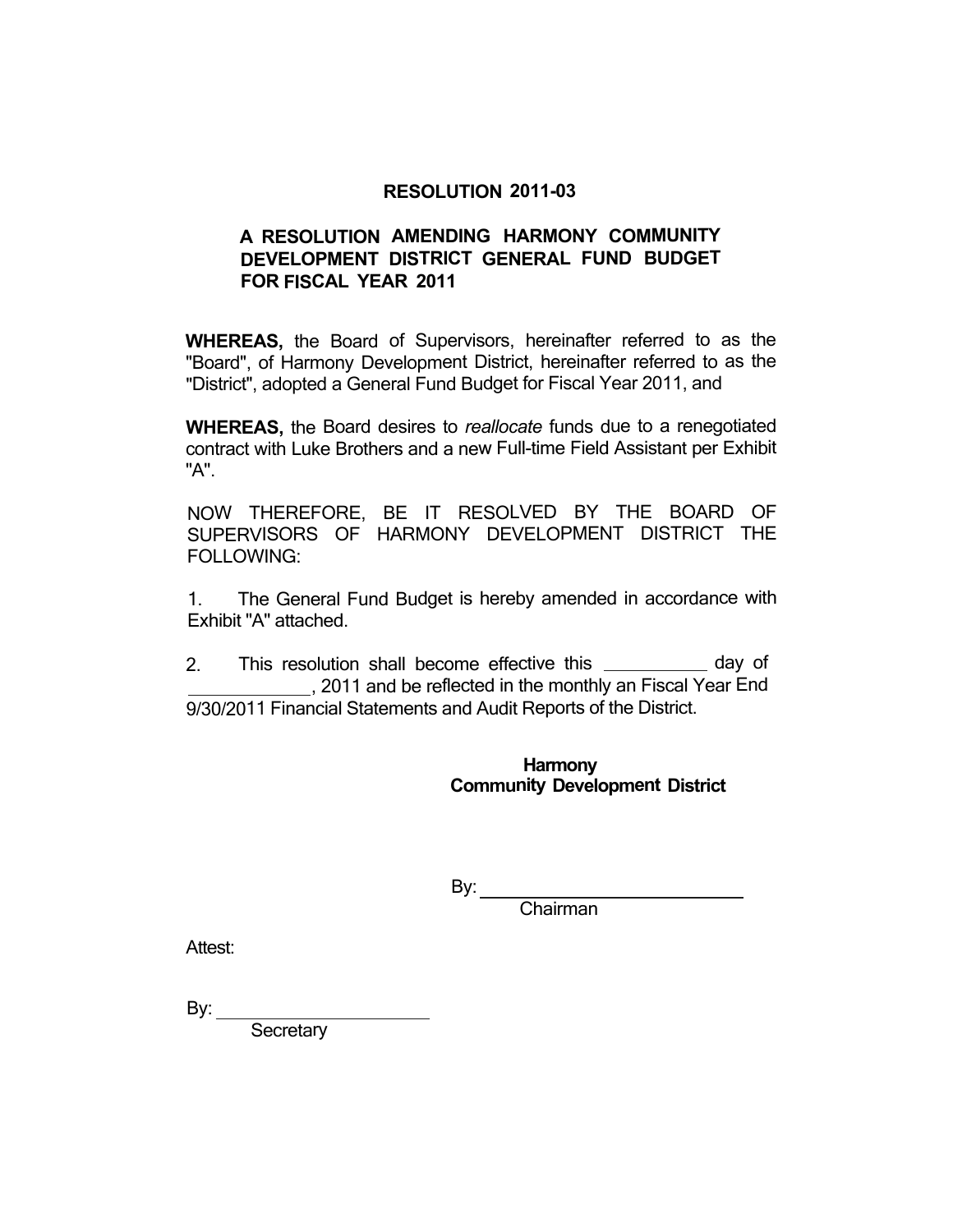## **HARMONY CDD**

#### **GENERAL FUND STATEMENT OF REVENUES, EXPENDITURES AND CHANGES IN FUND BALANCES FOR THE PERIOD ENDING FEBRUARY 28, 2011**

#### **Exhibit "A"**

|                                | Original<br><b>Budget</b> | Proposed<br><b>Amendment</b> | <b>Final</b><br><b>Budget</b> |
|--------------------------------|---------------------------|------------------------------|-------------------------------|
| <b>REVENUE</b>                 | \$                        | \$                           | \$                            |
| Judgements and Fines           |                           |                              |                               |
| Interest - Investments         | 1,500                     |                              | 1,500                         |
| Interest - Tax Collector       |                           |                              |                               |
| Special Assmnts- Tax Collector | 622,750                   |                              | 622,750                       |
| Special Assmnts- coo Collected | 914,363                   |                              | 914,363                       |
| Special Assmnts- Delinquent    |                           |                              |                               |
| Special Assmnts- Discounts     | (24, 910)                 | ä,                           | (24, 910)                     |
| <b>TOTAL REVENUE</b>           | 1,513,703                 | ۵                            | 1,513,703                     |
| <b>EXPENDITURES</b>            |                           |                              |                               |
| <b>ADMINISTRATIVE</b>          |                           |                              |                               |
| P/R-Board of Supervisors       | 9,600                     |                              | 9,600                         |
| <b>FICA Taxes</b>              | 734                       |                              | 734                           |
| ProfServ-Arbitrage Rebate      | 1,200                     |                              | 1,200                         |
| ProfServ-Dissemination Agent   | 500                       |                              | 500                           |
| ProfServ-Engineering           | 18,000                    |                              | 18,000                        |
| ProfServ-Legaf Services        | 23,000                    |                              | 23,000                        |
| ProfServ-Mgmt Consulting Serv  | 54,091                    |                              | 54,091                        |
| ProfServ-Special Assessment    | 11,422                    | ÷,                           | 11,422                        |
| ProfServ-Trustee               | 11,000                    |                              | 11,000                        |
| <b>Auditing Services</b>       | 8,000                     | ü                            | 8,000                         |
| Communication - Telephone      | 175                       |                              | 175                           |
| Postage and Freight            | 1,200                     |                              | 1,200                         |
| Insurance - General Liability  | 19,850                    | ٠                            | 19,850                        |
| Printing and Binding           | 5,000                     |                              | 5,000                         |
| Legal Advertising              | 1,000                     | ¥,                           | 1,000                         |
| Misc-Assessmnt Collection Cost | 12,455                    |                              | 12,455                        |
| Misc-Contingency               | 1,000                     |                              | 1,000                         |
| <b>Office Supplies</b>         | 1,500                     |                              | 1,500                         |
| Annual District Filing Fee     | 175                       |                              | 175                           |
| Capital Outlay                 | 750                       | ٠                            | 750                           |
| <b>TOTAL ADMINISTRATIVE</b>    | 180,652                   |                              | 180,652                       |

NOTE: MINOR DIFFERENCES IN STATEMENT TOTALS ARE REPORT DATE: 3/14/2011 A DIRECT RESULT OF ROUNDING TO WHOLE DOLLARS. (UNAUDITED)

 $\tilde{\mathcal{N}}$